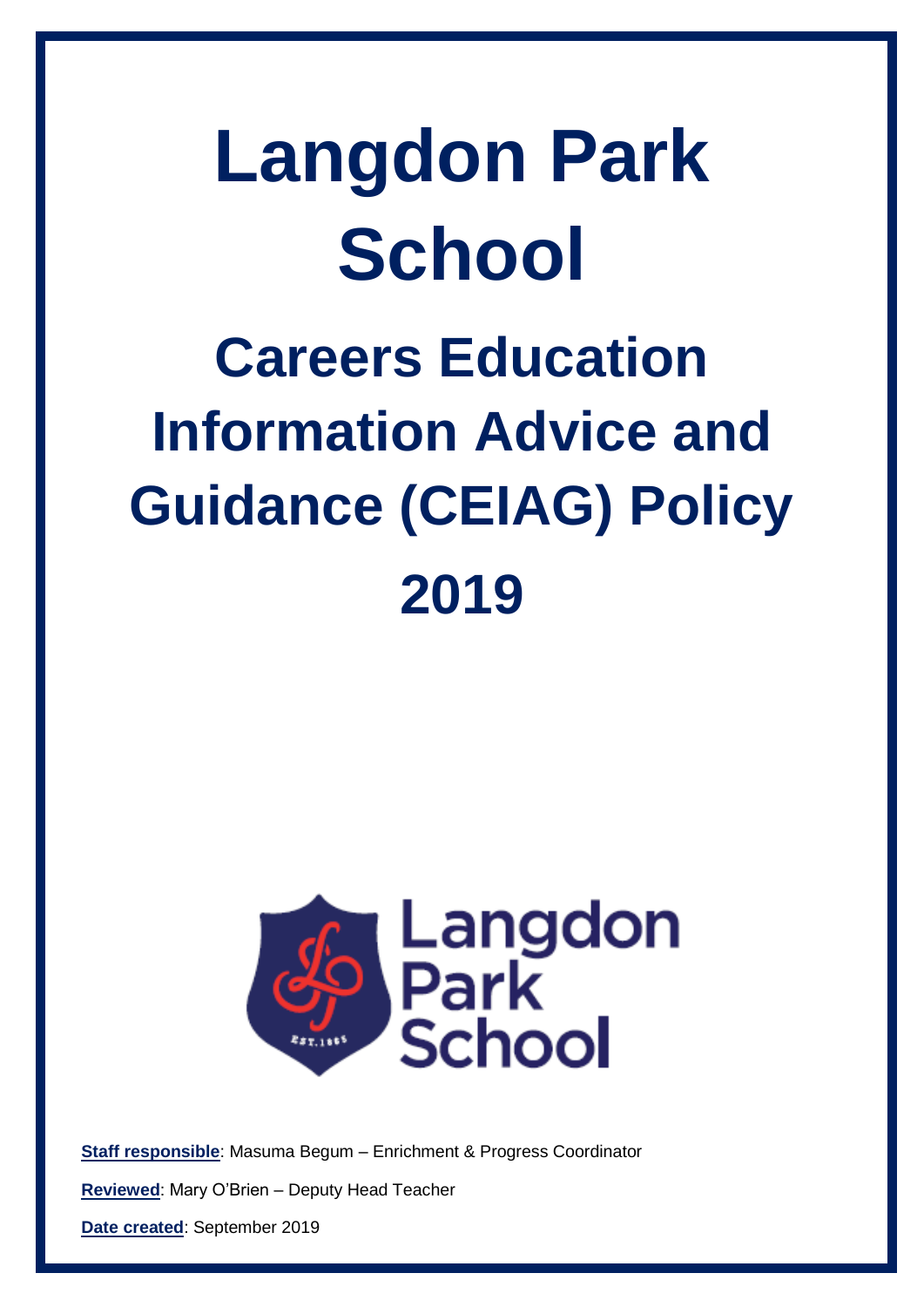# **Careers Policy:**

#### **Rationale**

Careers Education, Information, Advice and Guidance will raise the aspirations of all young people. A good quality careers programme will contribute to raising pupil achievement, help students focus on their long term career ambitions, and is a major contribution to preparing young people for their future.

#### **Commitment**

At Langdon Park School we value the importance of embedding a strong Future Pathways programme for all students. We believe in having a careers programme which addresses the needs of all students.

Throughout their journey at Langdon Park, all students receive a variety of careers information and guidance through workshops, talks from professionals, careers fairs, workplace visits, and one to one guidance interviews with careers advisors.

#### **Aim & Purpose**

Our Aim is to provide opportunities and learning experience to students from year 7 to Year 13. We aim to provide a comprehensive programme which supports our students through guidance and career opportunities at crucial transition points.

- To plan and provide a stable careers programme for all students
- To increase meaningful encounters with employers
- To encourage students to research and recognise opportunities

#### **Student Entitlement**

All pupils in years 7-13 are entitled:

-To find out about education qualifications and apprenticeships opportunities, as part of a careers programme, that provides information on the full range of education and training options available at each transition point.

-To hear from a range of local providers about the opportunities they offer, through options events, assemblies, talks from professionals, workshops and insight days.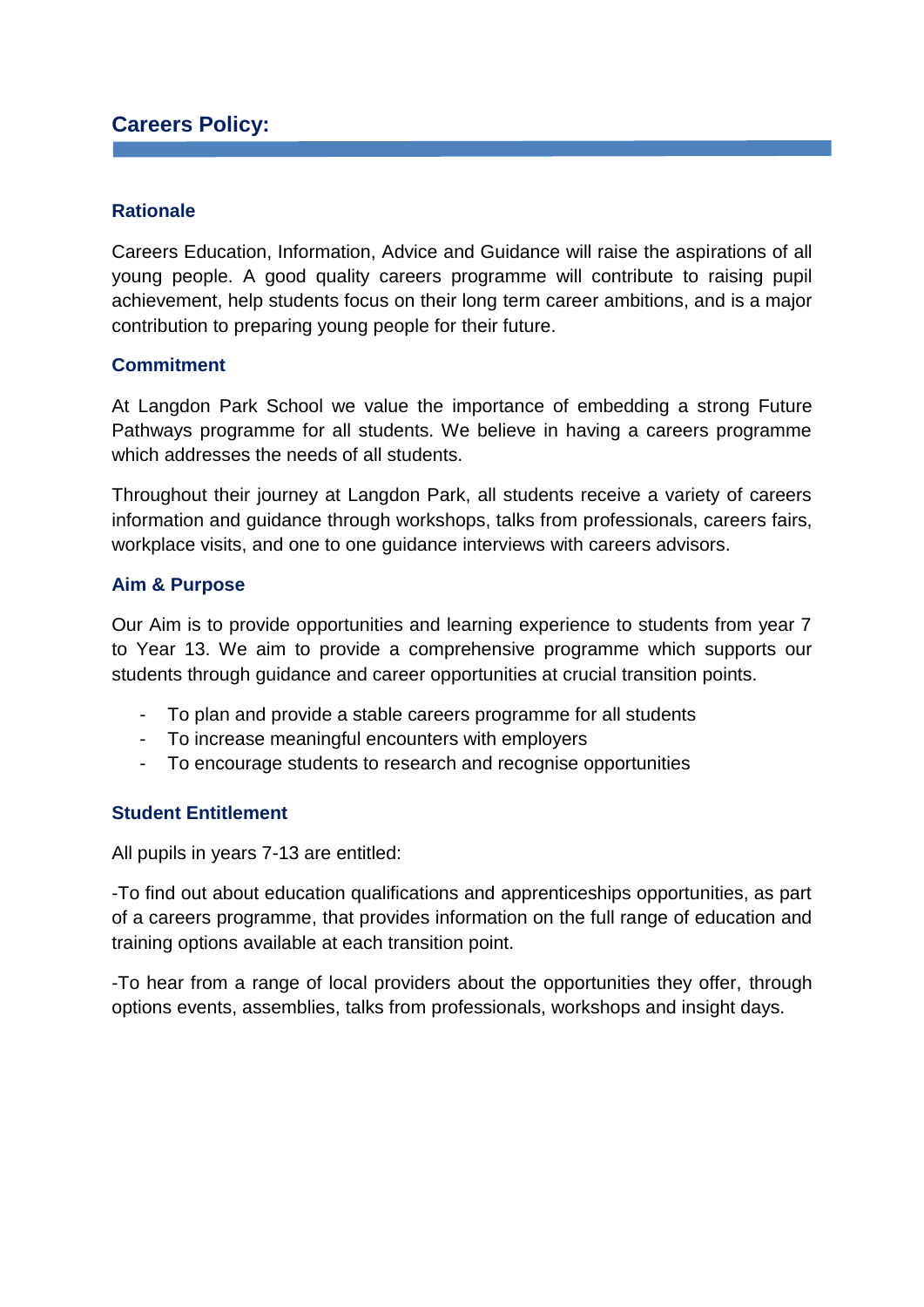# **Year 7:**

- Barclays Lifeskills workshops for all Year 7 students. Future Entrepreneurs workshops focusing on creativity and Idea generation.
- Be the Best You Can Be workshops delivered by Tower Hamlets Education Business Partnership for all students.
- LPS Volunteer Fair. Open to all students to explore different organisations and opportunities to get involved through voluntary work.

## **Year 8:**

- Careers Option Day, delivered by Tower Hamlets Education Business Partnership for all students. Focusing on GCSE options, the skills gained and how you can apply those skills to roles in the future.
- Barclays Lifeskills workshops for all Year 8 students. Future Entrepreneurs workshops exploring personal strengths for employment.
- Aim2Attain Programme involving HPA students. This programme is facilitated by Tower Hamlets Education Business Partnership (THEBP).
- LPS Volunteer Fair. Open to all students to explore different organisations and opportunities to get involved through voluntary work.

# **Year 9:**

- Barclays Lifeskills workshops for all Year 9 students. Self-Awareness workshops exploring personal strengths for employment.
- LPS Careers Festival allows all Year 9 students to explore and gain insight into various careers and job roles; with over 40 professionals and organisation involved.
- Financial Capabilities workshop delivered by Tower Hamlets Education Business Partnership for all Year 9 students.
- LPS Volunteer Fair. Open to all students to explore different organisations and opportunities to get involved through voluntary work.

## **Year 10:**

- Getting Ahead Event, delivered by Tower Hamlets Education Business Partnership for all Year 10 students. Focusing on preparing students for the world of work.
- LPS Springboard Careers Programme. A five week programme which allows students to identify possible career paths and encourages students to take practical steps regarding work experience and volunteering. Each session is supported by our Alumni (ex-students) through our collaboration with Future First.
- One week Work Experience placement for all year 10 students. Facilitated by Tower Hamlets Education Business Partnership. This gives students the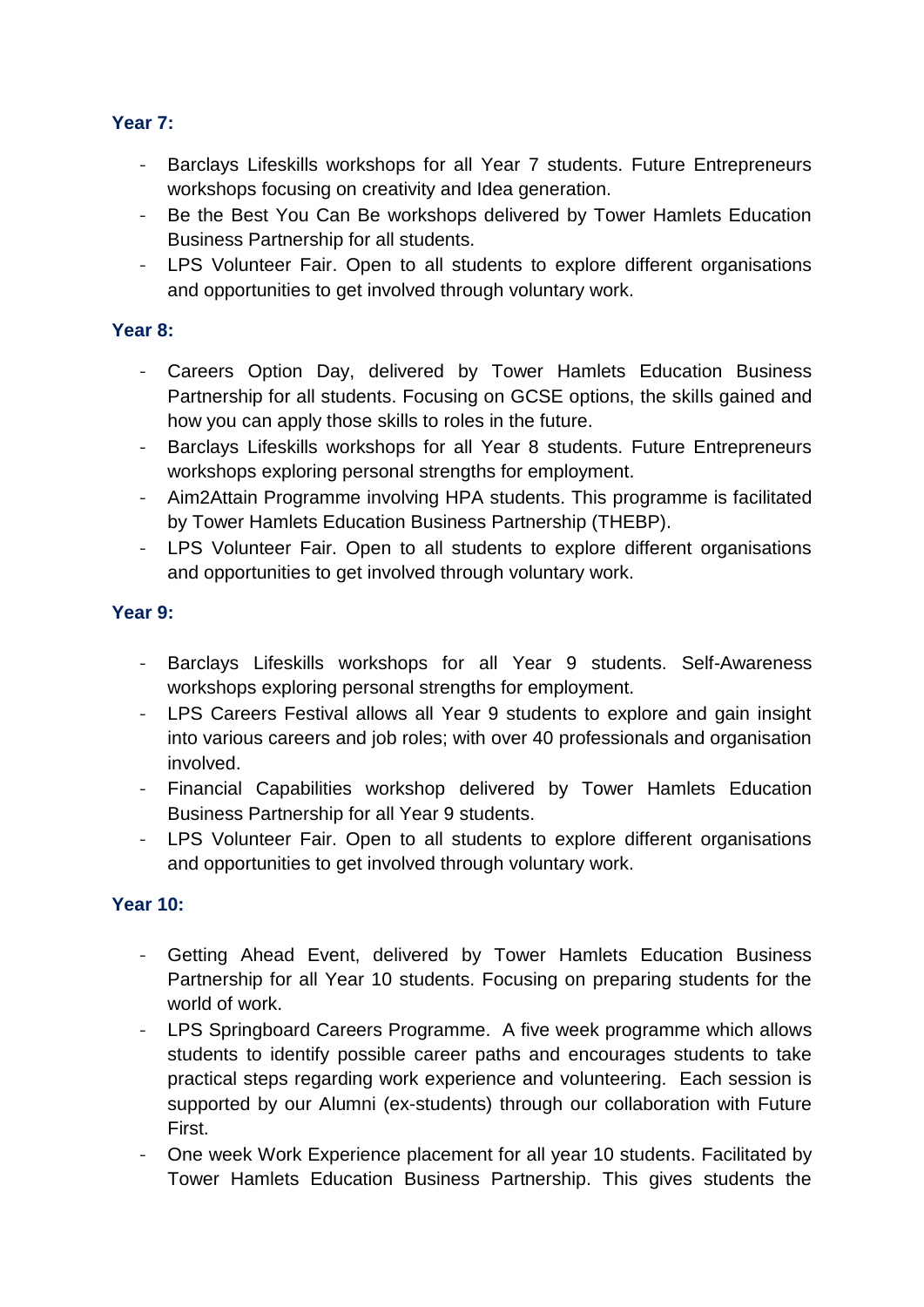opportunity to gain first-hand experience of the workplace and encounters with different employers.

- LPS Volunteer Fair. Organised for all Year 10 students to explore various voluntary organisations. This event encourages and highlights the importance of gaining voluntary experiences.

#### **Year 11:**

- Head to Head Practice Interviews for all year 11 students. Students have mock interviews with business professionals who give feedback and advice on how to improve their interview skills and how to write a stronger CV.
- One to one careers guidance interviews with a careers advisor. All Year 11 students will have access to independent and impartial careers advice and guidance from a careers advisor, who also supports the application process.
- Assemblies and talks from external speakers about different career/ further education routes.

## **Management of careers programme**

The Enrichment and Progress Coordinator is responsible for taking a strategic lead for careers work and careers support in KS4 through enrichment activities; working directly under the direction of the Deputy Head with responsibility of careers, and working with the Assistant Heads and the Heads of Year.

The school contracts a qualified Independent Careers Advisor to offer careers guidance two days per week.

KS5 Careers programme is coordinated and lead by the Year Learning Coordinator of Year 12 & Year 13.

## **Resources and Partnerships**

**-Tower Hamlets Education Business Partnership -Tower Hamlets Careers Service (Young Workpath) -Future First Alumni Programme -LEAN London Enterprise Advisor Network -U-Explore START -Volunteering Matters -S4S: Speakers for Schools -Barclays Lifeskills -Worshipful Company of Barbers -LSE Widening Participation Programme**